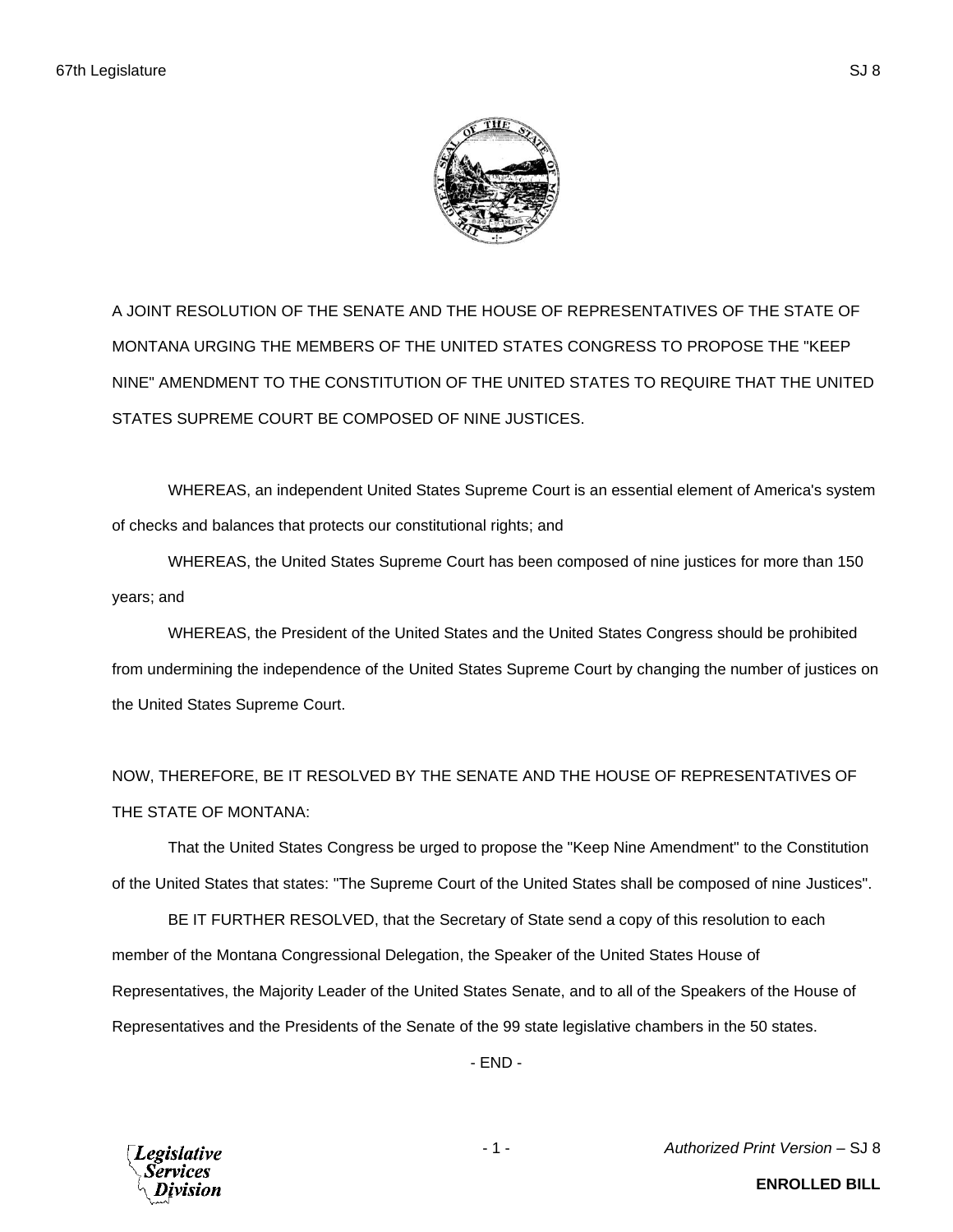I hereby certify that the within bill,

SJ 8, originated in the Senate.

Secretary of the Senate

President of the Senate

| Signed this | dav  |
|-------------|------|
|             |      |
| O,          | 2021 |

\_\_\_\_\_\_\_\_\_\_\_\_\_\_\_\_\_\_\_\_\_\_\_\_\_\_\_\_\_\_\_\_\_\_\_\_\_\_\_\_\_\_\_

\_\_\_\_\_\_\_\_\_\_\_\_\_\_\_\_\_\_\_\_\_\_\_\_\_\_\_\_\_\_\_\_\_\_\_\_\_\_\_\_\_\_\_

Speaker of the House

| Signed this        |  |
|--------------------|--|
| $\mathsf{\Omega}'$ |  |

\_\_\_\_\_\_\_\_\_\_\_\_\_\_\_\_\_\_\_\_\_\_\_\_\_\_\_\_\_\_\_\_\_\_\_\_\_\_\_\_\_\_\_